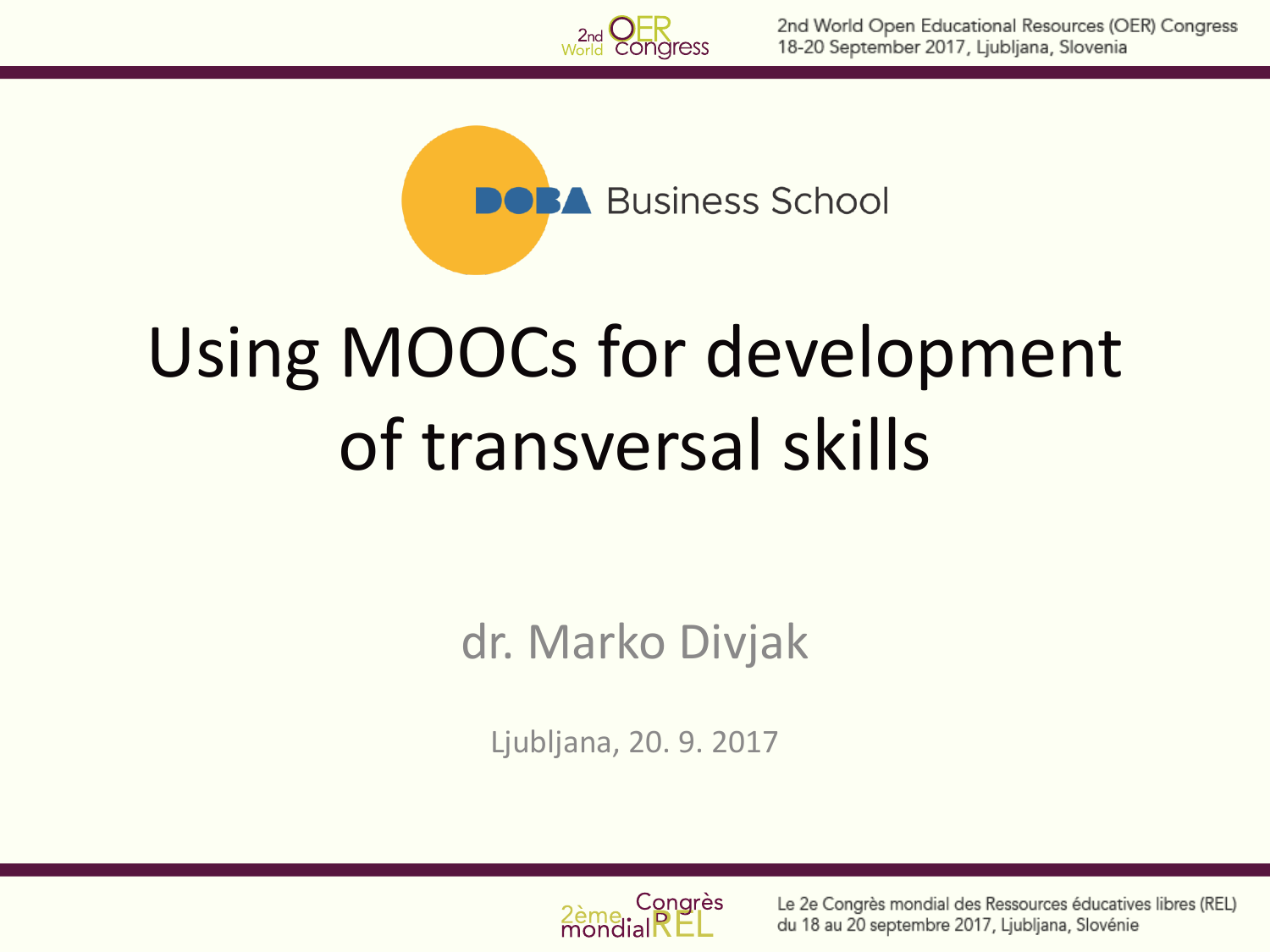

#### **Online learning approach**:

- clear structure,
- defined objectives and learning outcomes,
- interaction / collaboration (cocreation),
- virtual sessions (webinars),
- extensive feedback,

• …

**Take some and try to integrate them into the MOOC framework?**

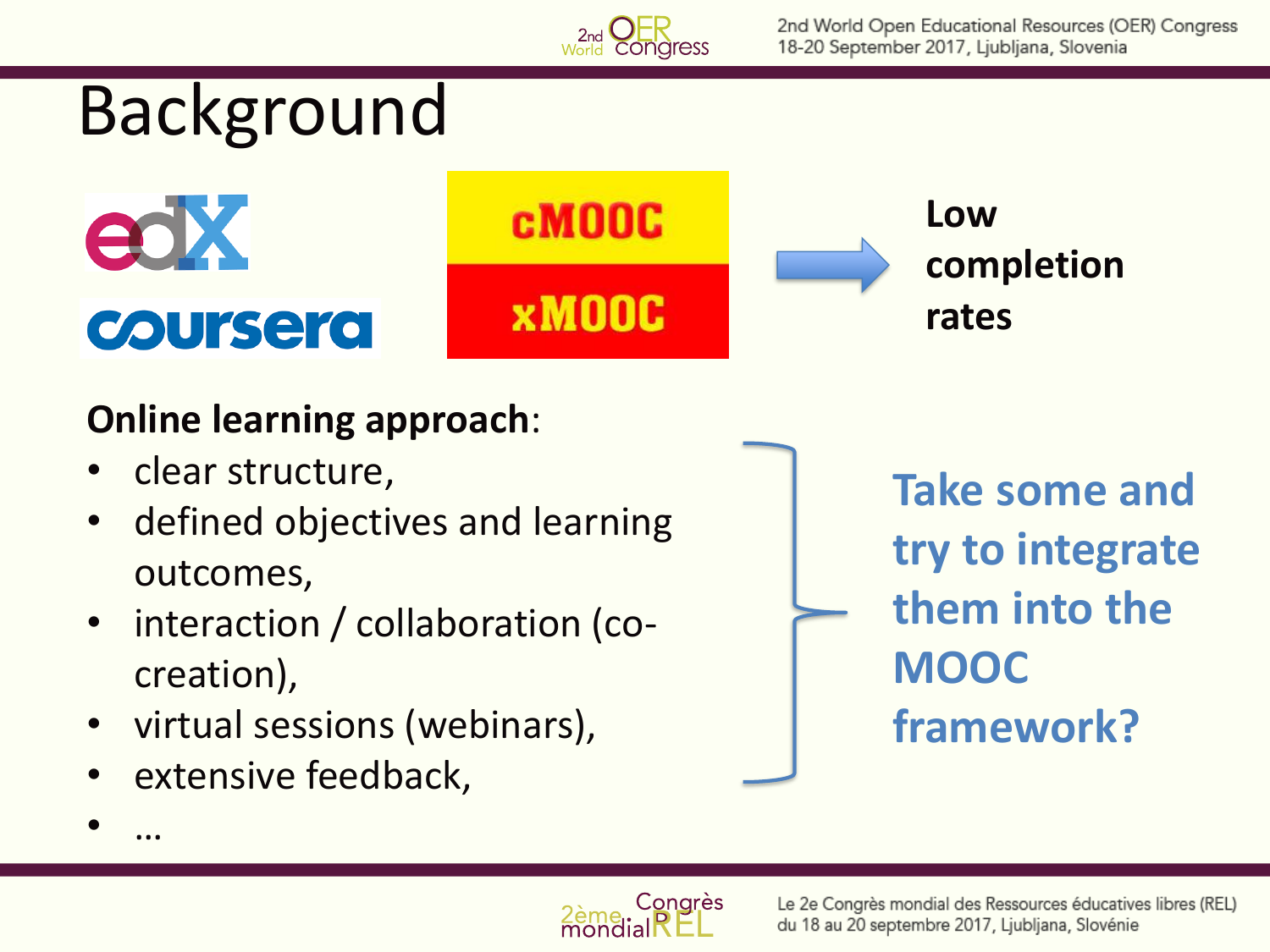

Delivering Employability Skills through Innovative Education using MOOCs for Youth  $\rightarrow$  to enhance competitiveness

Managers: **TRANSVERSAL SKILLS** insufficiently developed

> – *General/soft skills that can be used in a wide variety of situations and work settings.*

Highest mismatch between importance and satisfaction + interest of DOBA Business School







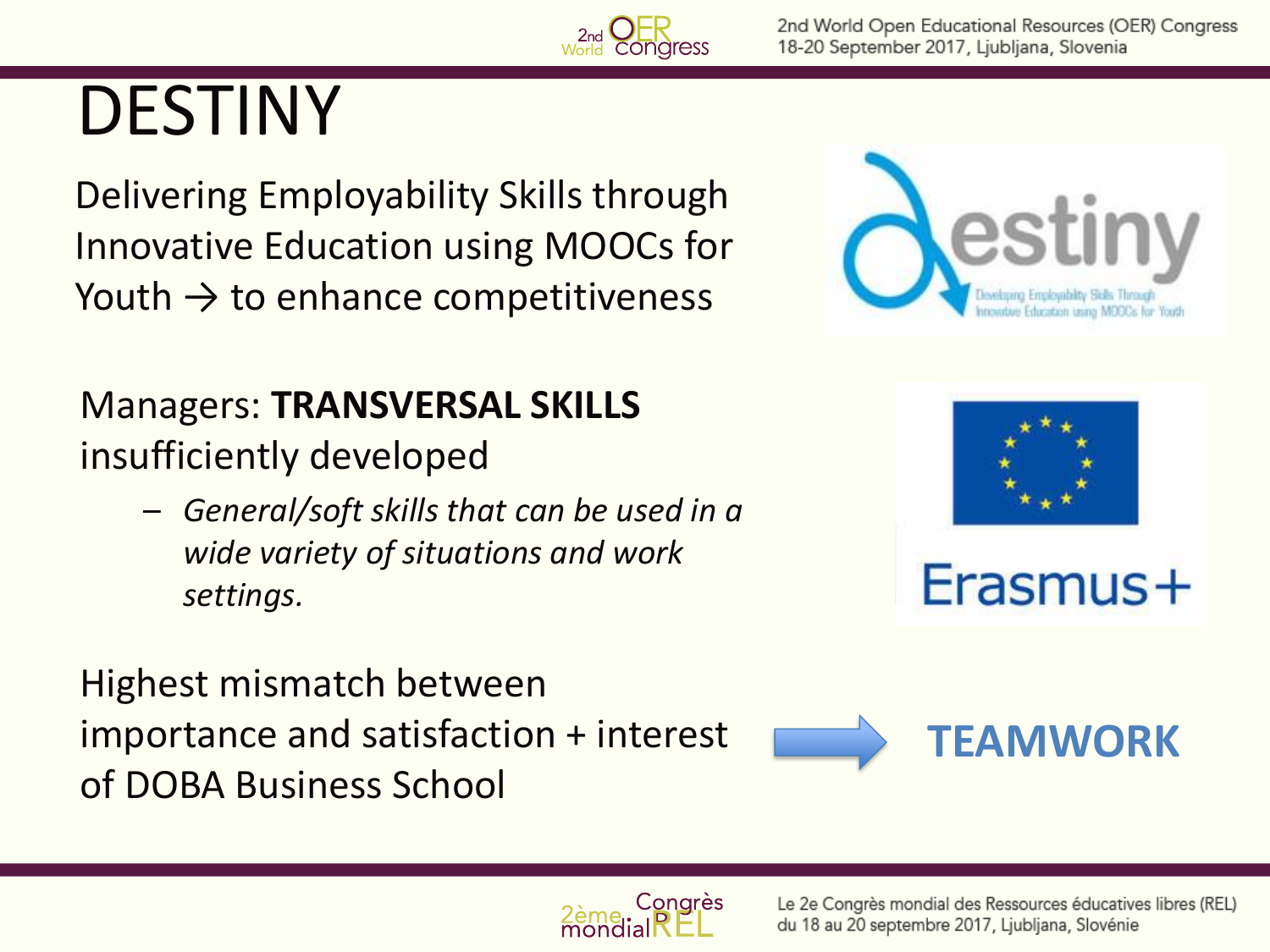

#### Innovative approach

Interaction + experiential learning



#### **MOOC Study Clubs** (MSCs):

– *Interactive virtual sessions for practicing teamwork skills*

**H: MSCs enhance development of transversal (teamwork) skills & contribute to higher completion rate** 

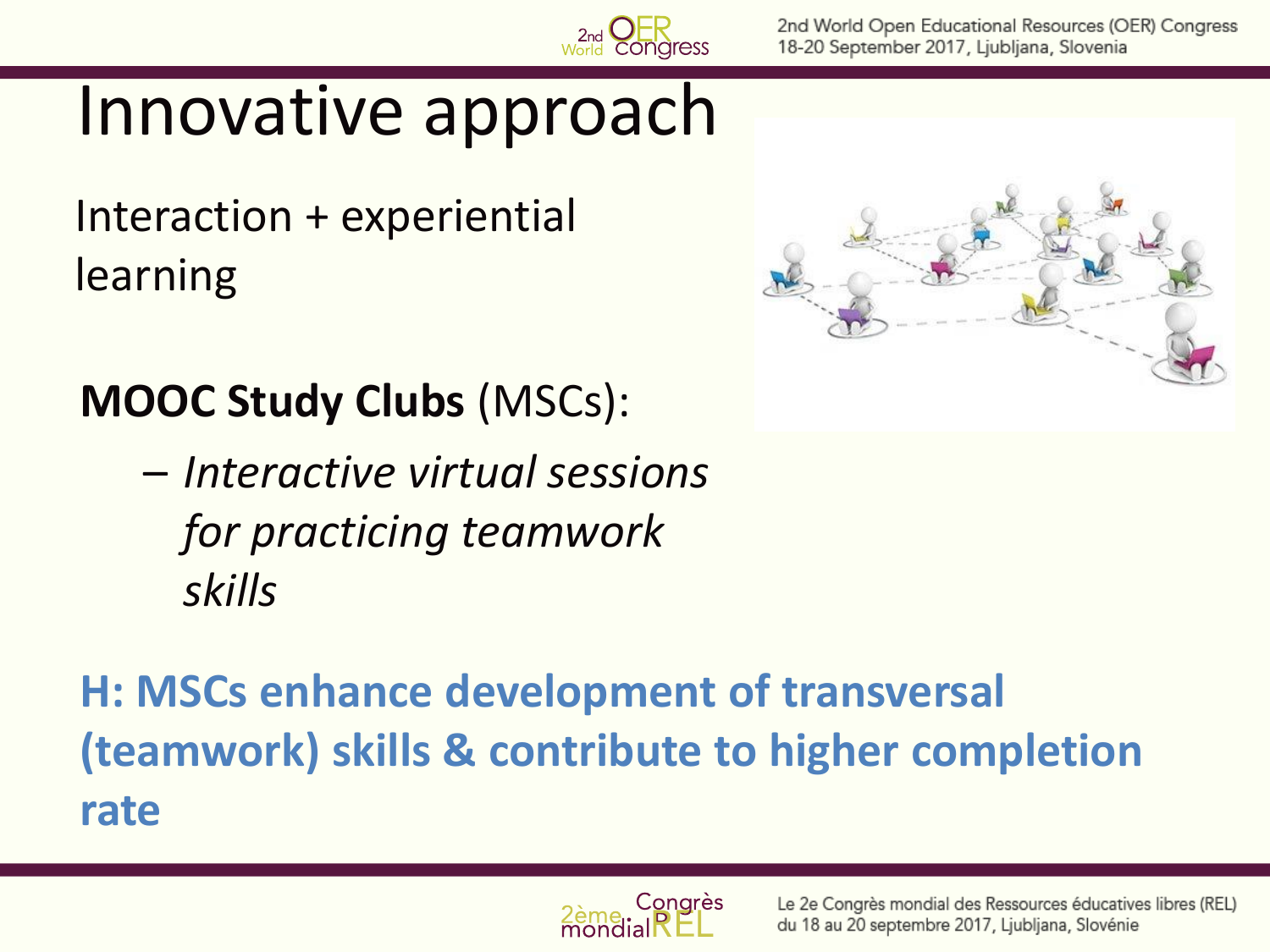

#### MOOC design and development

**Pilot implementation**

**KEY**<br>**ADJUSTMENTS ADJUSTMENTS**



**Follow up implementation**

- Slovene language
- Broader target audience
- Intensified promotion and communication to attract participants
- Reduced complexity and number of assignments
- Intensity levels of participation + certificates
- Upgrade and integration of MSCs

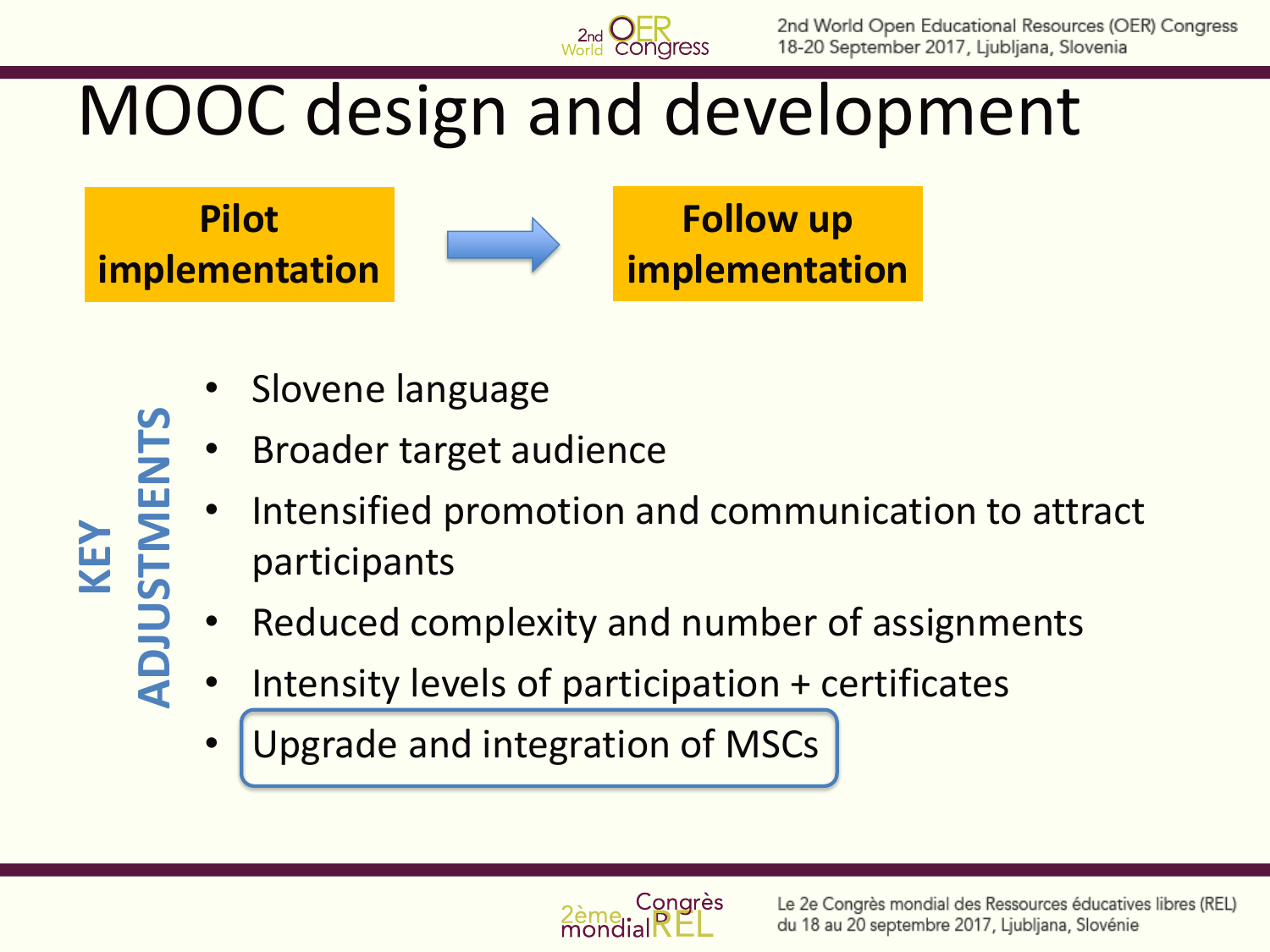# MOOC Study Clubs

- Technical support
- Summary of key topics
- Introducing team assignment + division in virtual teams
- Working on a team assignment
	- Ice breaker
	- Team challenge
	- Reflection, discussion
- Concluding discussion + feedback

**TEAM PROCESSES (DYNAMICS)**



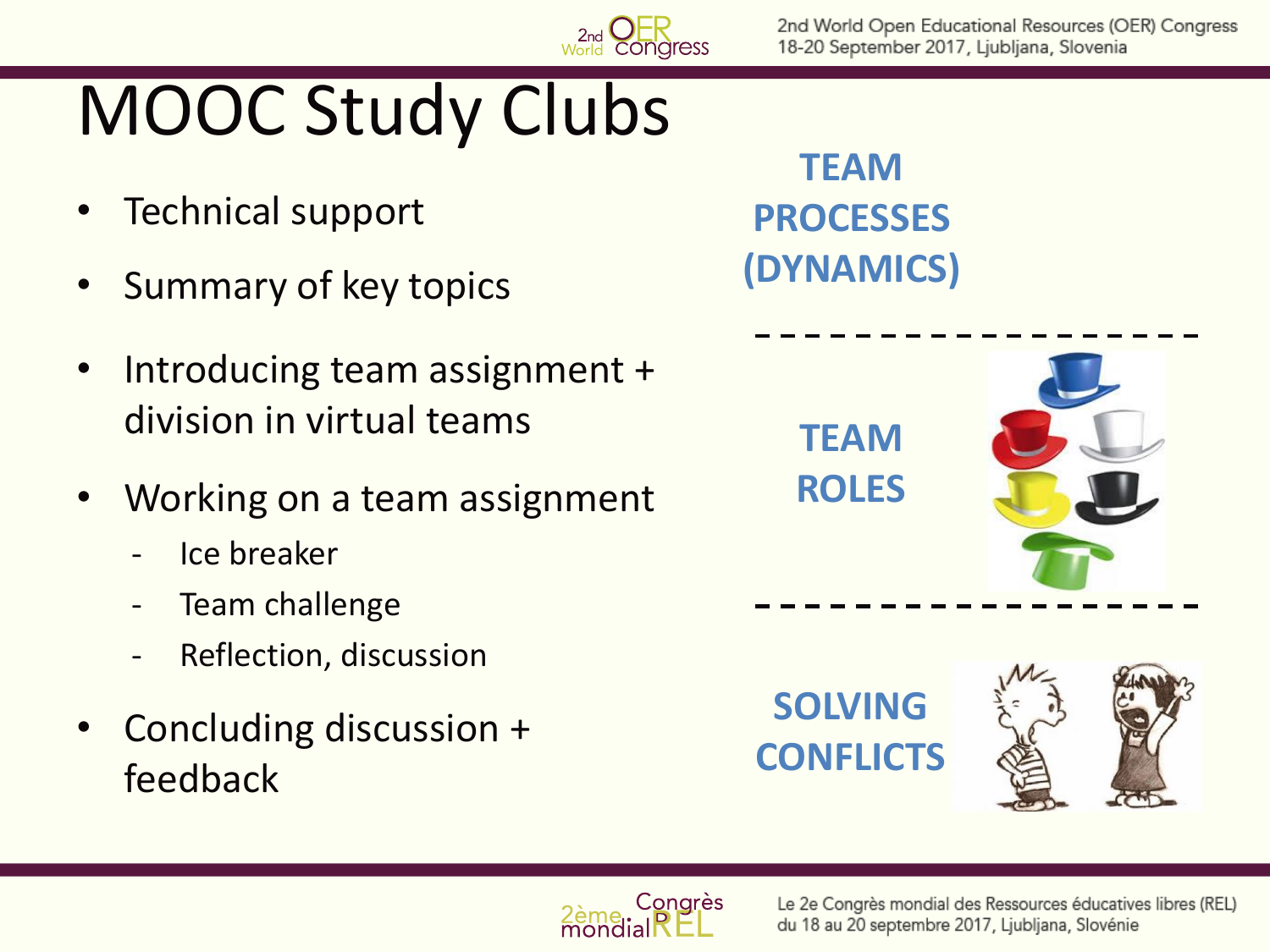#### Evaluation method

- Completion rate
	- $-$  Pilot: 3/61 → 4.9 %
	- Follow up:  $37/145$  → 25.5 %
- End of course survey  $-46/145 \rightarrow 31.7 \%$

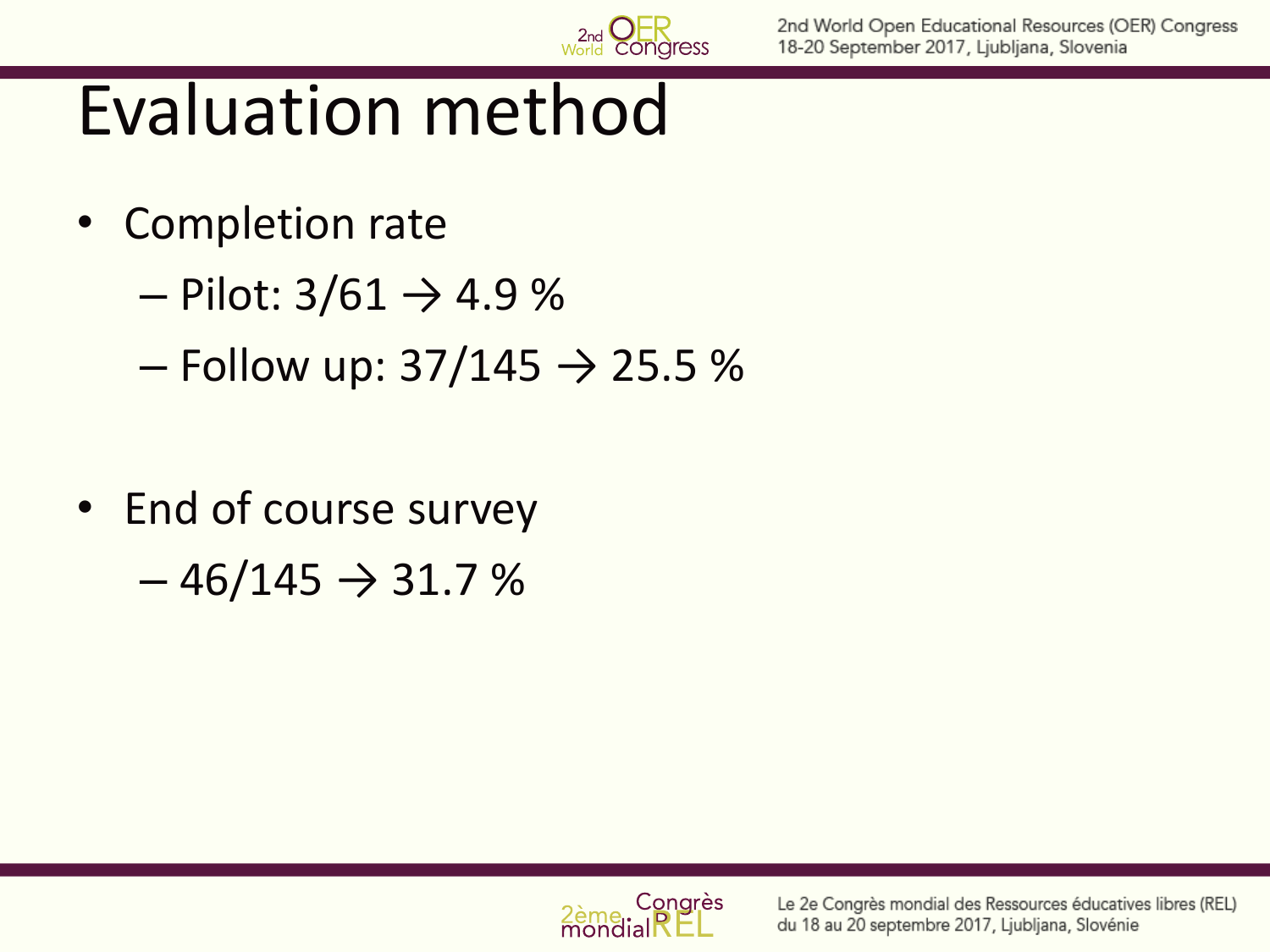

### Evaluation of the MOOC

Overall implementation:  $M = 6.23$ **INDICATORS**

**GENERAL** 

**KNOWLEDGE &** 

KNOWLEDGE

8

**COMPETENCES**

**COMPETENCES** 

- The practicality of the course contents:  $M = 6.23$ 
	- The complexity of the MOOC:  $M = 6.10$
	- The complexity of provided activities:  $M = 6.14$
	- 97,7 % of respondents would recommend the course





Le 2e Congrès mondial des Ressources éducatives libres (REL) du 18 au 20 septembre 2017, Ljubljana, Slovénie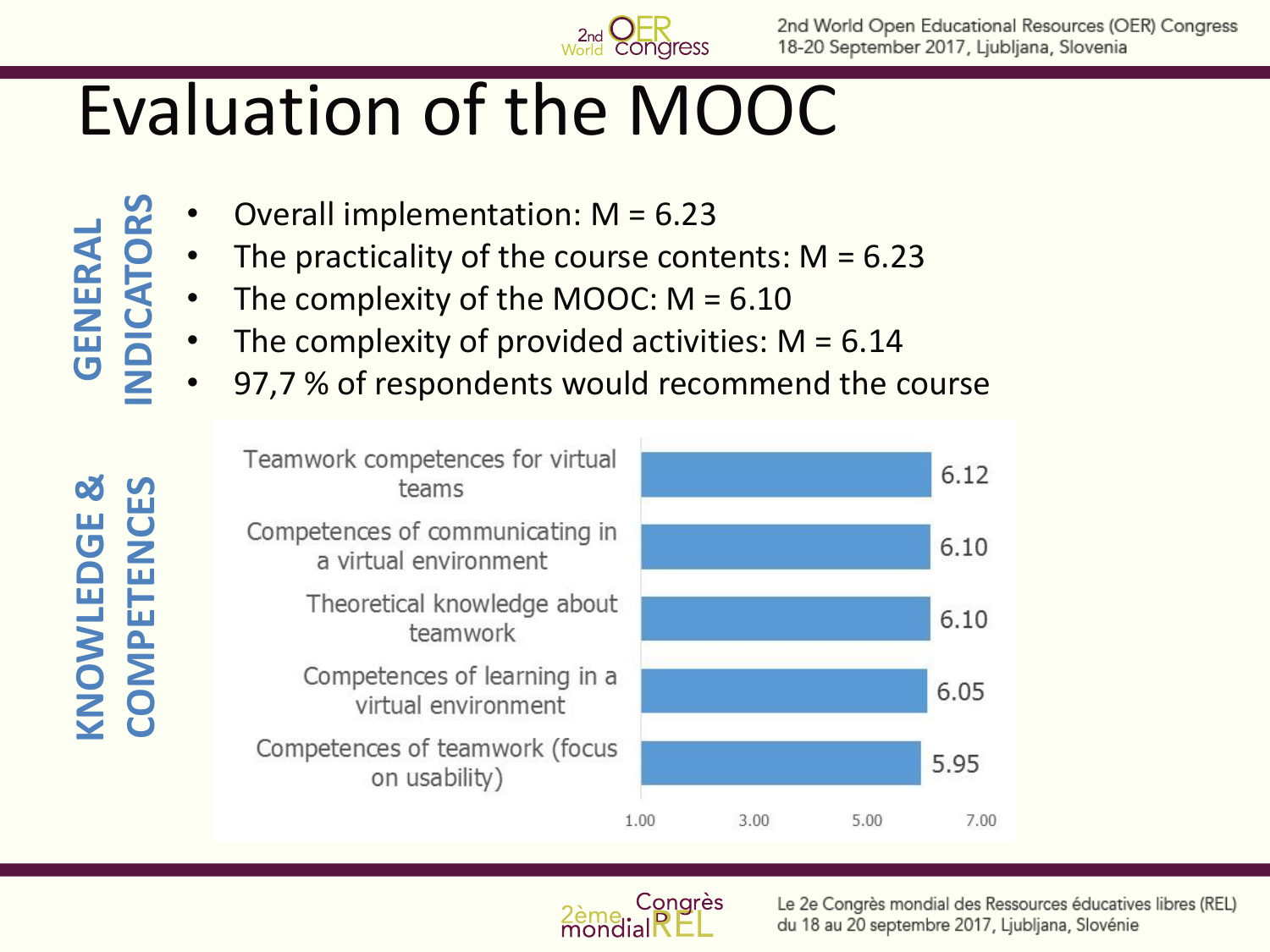

### Evaluation of MSCs

- The benefits of MSCs:  $M = 6.45$ **GENERAL INDICATORS**
	- The objective almost fully achieved:  $M = 6.17$
	- Considered as the most useful tool
	- All aspects of MSCs (e.g. guidance of teachers, team assignments, reflection and discussion) were assessed as highly important for development of teamwork competences

#### **What contributed most to development of teamwork competences?**

Combination of MOOC and MSCs (73.9 %)

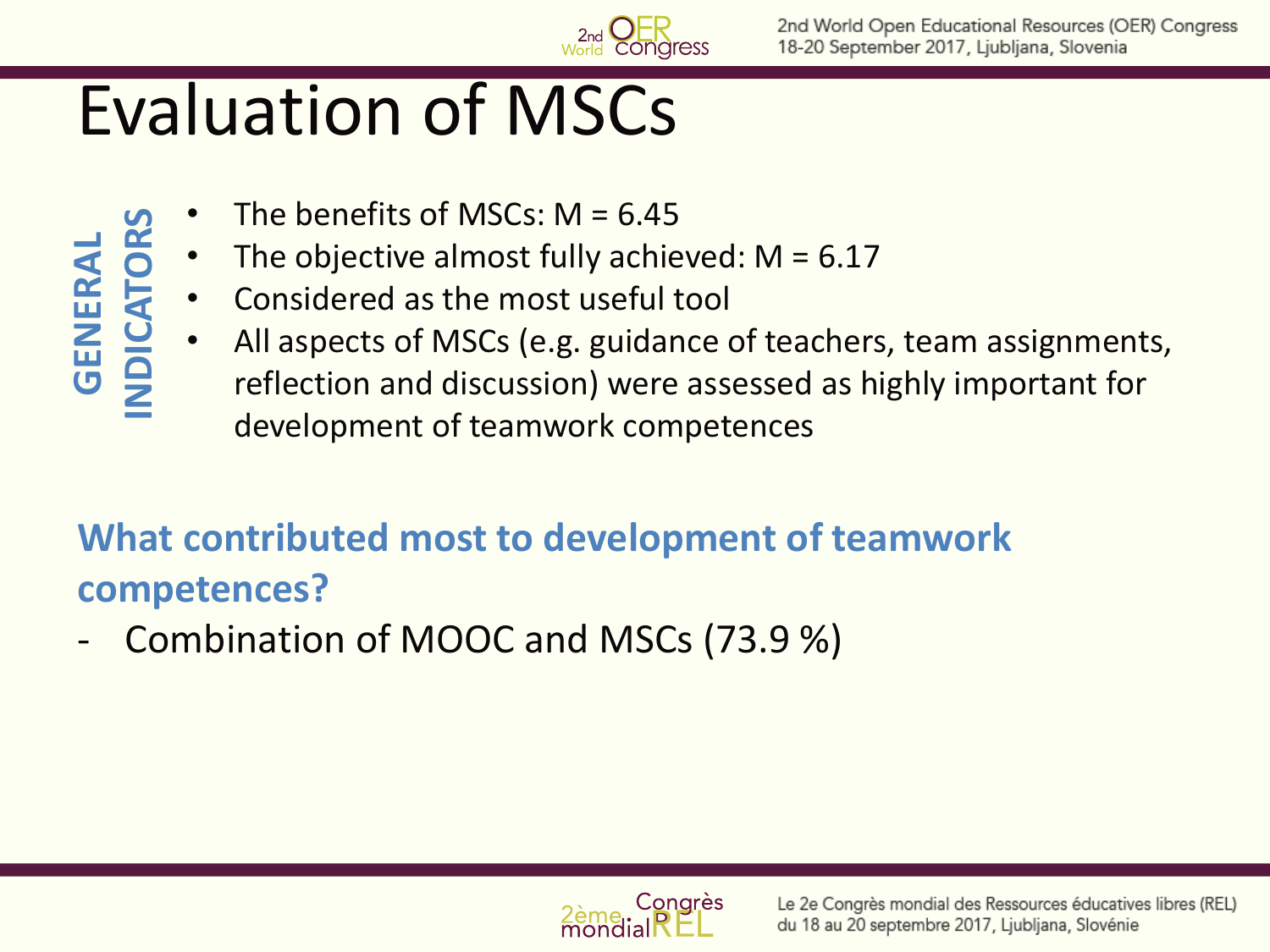## Conclusions

- High satisfaction with the MOOC and MSCs + reported benefits of MSCs in developing teamwork competences
- MSCs + other adjustments (e.g. native language) => higher completion rate!
- Small markets: more opportunities to add interactive components into MOOC framework
- Further research for more precise estimates of contributions of different components (other measures of competence development?)